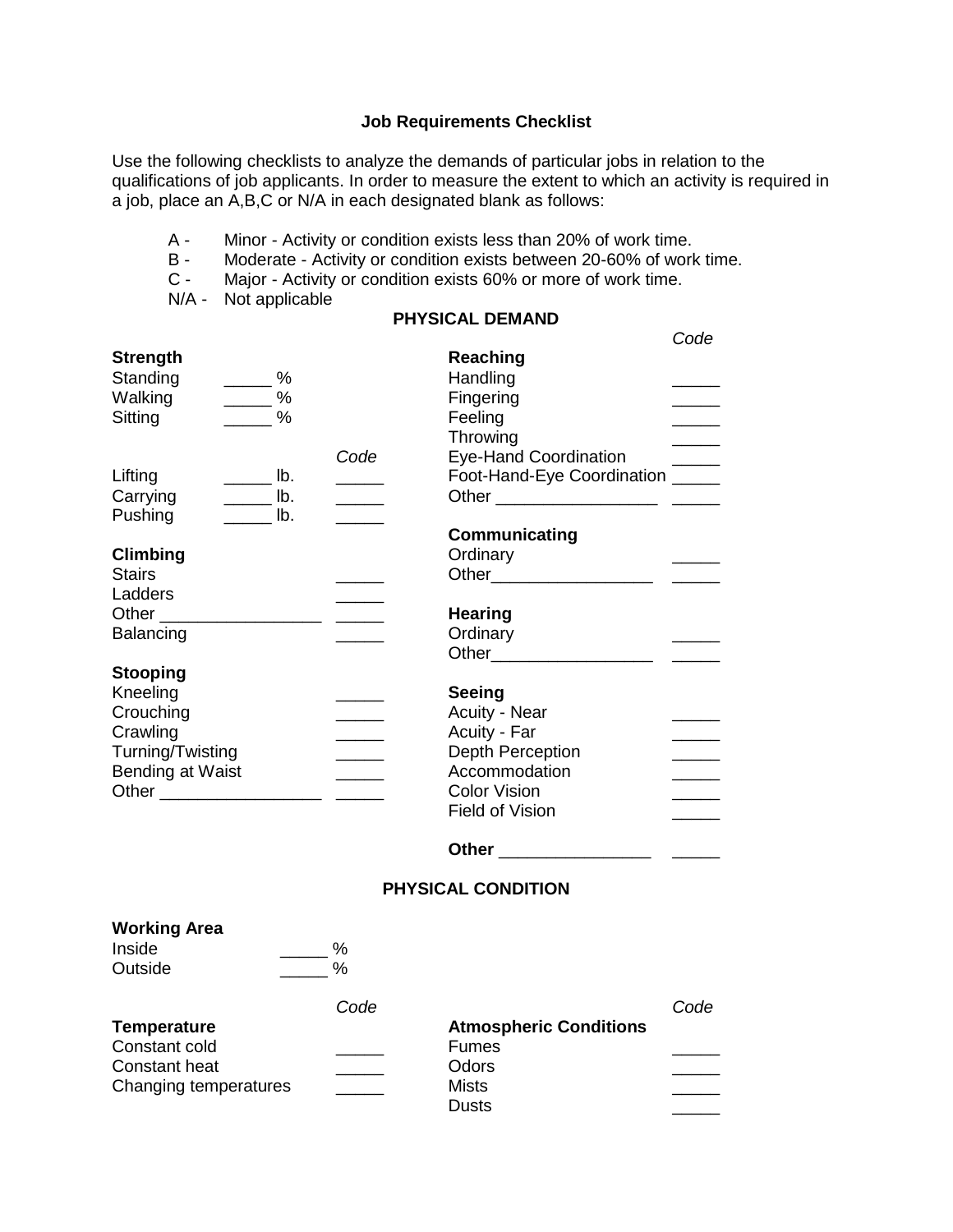| <b>Humidity or Damp</b> | Oil/Grease                    |  |
|-------------------------|-------------------------------|--|
|                         | Dirt                          |  |
| <b>Noise</b>            | Gases                         |  |
| Noise level (dB)        | Ventilation                   |  |
| Exposure (hours/day)    | Lighting                      |  |
|                         | Other                         |  |
| Unavoidable Hazards     |                               |  |
| Mechanical              | <b>Protective Clothing or</b> |  |
| Electrical              | <b>Personal Devices</b>       |  |
| <b>Burns</b>            |                               |  |
| Moving objects          |                               |  |
| Heights                 |                               |  |
| Cramped quarters        |                               |  |
| Other                   |                               |  |

## **MENTAL REQUIREMENTS**